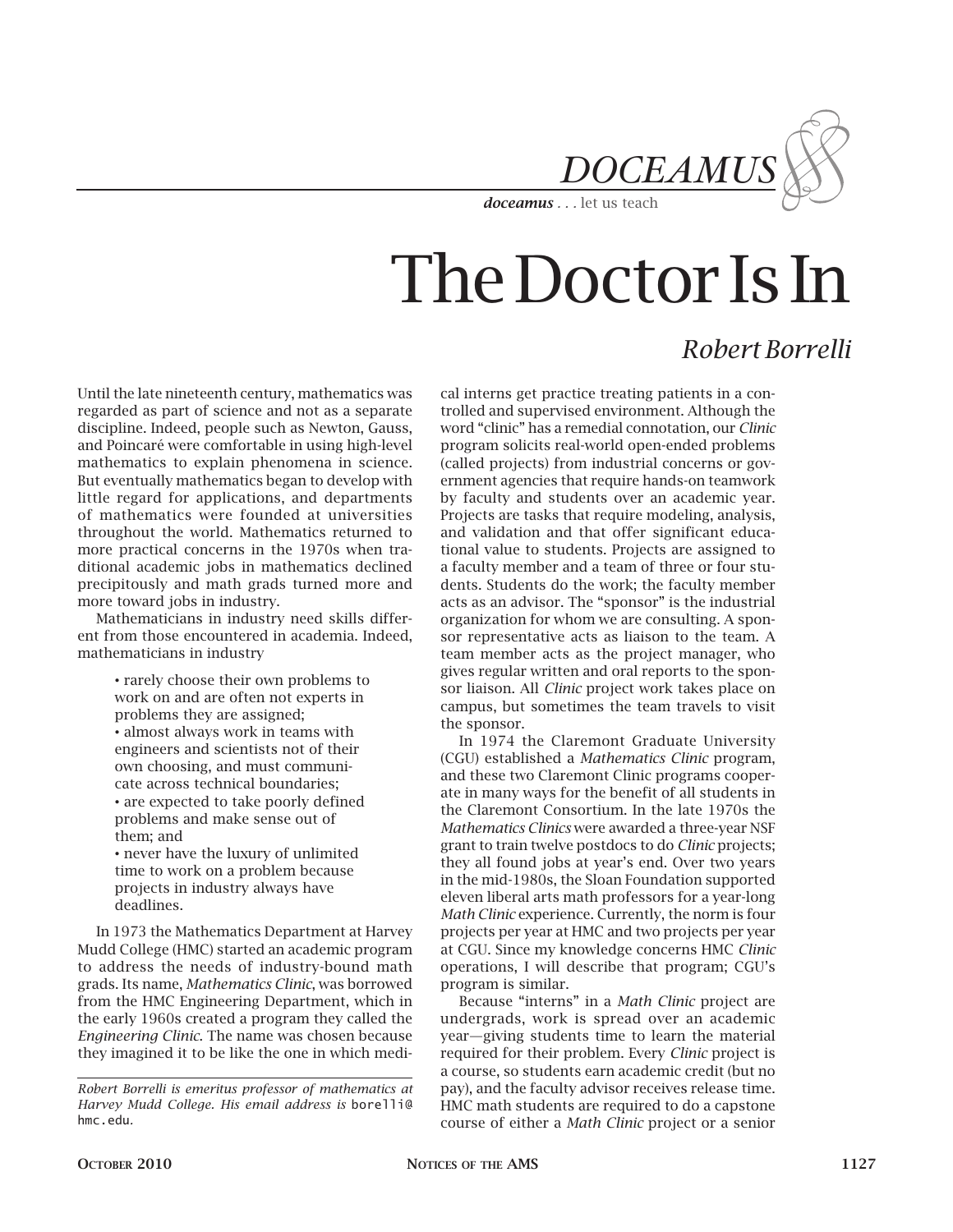thesis. Often students from other majors join *Math Clinic* teams. Because *Clinic* projects are such low-enrollment courses, the sponsor is required to pay a substantial fee (currently a standard \$45K per project), and all rights to the project's results are assigned to the sponsor. The college receives 33% overhead per project to cover some college overhead costs and some faculty release time. Otherwise, the *Clinic* must cover its own expenses.

The *Clinic* is staffed part-time with a director, an administrative assistant, and a computer systems administrator. Operation of the program is aided by

> • a detailed *Mathematics Clinic Handbook* for all participants;

• a carefully written and signed *Letter of Understanding*, which describes the project in enough detail to determine when it is completed (i.e., a "stopping rule");

• a signed *Confidentiality Agreement* to protect both the sponsor and the college;

• a *Clinic Advisory Committee* composed of representatives from industry, the *Clinic* directors, and the Director of Corporate Relations. This committee advises the directors on the operation of the *Clinic* program and, most importantly, aids the directors and the HMC Advancement Office in recruiting suitable projects.

Projects selected for the *Clinic* program must be educationally valuable to mathematics students; must not be of urgent value to the sponsor; must meet a reasonable prediction of success; and must be such that the sponsor can allocate a few hours per week for liaison time. Projects must also fit the time and resource constraints of an academic year. Prospective sponsors are asked to submit a list of three rank-ordered possible projects that they would support. The *Clinic* director and faculty make the final selection of projects using the criteria above. The *Clinic* always avoids half-year projects and is careful about accepting a software project that involves rewriting someone else's software code.

An organizational meeting at the beginning of the school year allows sponsors to present their projects so that students can see what mathematics is involved (statistics, operations research, computing, differential equations, etc.). Afterward, students express preferences before being assigned to particular projects. Each team reviews its work schedule often in order to finish the project by the academic year's end. *Clinic* teams must present weekly progress reports.

*Clinic* projects fall roughly into the categories listed below (along with examples):

- Algorithm Development **Fair, Isaac** (Rule-based neural nets) **Aerojet** (Multiple hypothesis test ing)
- Optimal Design **Teledyne** (Design of a hybrid microprocessor)

 **AlliedSignal** (Design of a turbo charger blade)

- Modeling/Optimization **B2 Division Northrop** (Maximiza tion of EM energy absorption) **Chevron** (Prediction of abnormally
	- high underground water pres sures)
- Smart Software
	- **Jet Propulsion Laboratory** (Formal verification methods based on math logic)
	- **Texas Instruments** (Synthetic Speech Listener)
- Software Design
	- **Bank of America** (Design of con tact-sensitive GUI components) **CODEE Consortium** (Design of a Java version of an ODE solver)

The *Clinic* director passes along this advice to faculty advisors:

- be professional in all relations with the sponsor;
- don't expect the sponsor to always follow your advice;
- be aware of the realities of student commitments;
- be careful to adhere to the Confidentiality Policy; and
- expect to have personnel problems (it happens in industry, too).

*Clinic* projects benefit sponsors in many ways. The *Clinic* can be regarded as an extension of in-house R & D at a much more reasonable cost. *Clinic* work provides the sponsor's staff contact with academic applied mathematicians (resulting sometimes in consulting opportunities). Teams have access to all library facilities and all computer facilities at HMC. And last but not least, the *Clinic*  provides sponsors with a chance to see how possible employees might perform on the job.

The *Clinic* also benefits students in many ways. For example, students learn valuable techniques they may not have seen in a course and learn how to work together in teams to accomplish a common objective. Students learn how to work under time and resource constraints and how to set realistic schedules. They also learn how to write clear and concise technical reports and how to give professional-level talks and briefings. By planning day-to-day activities for the team, project managers gain valuable management experience.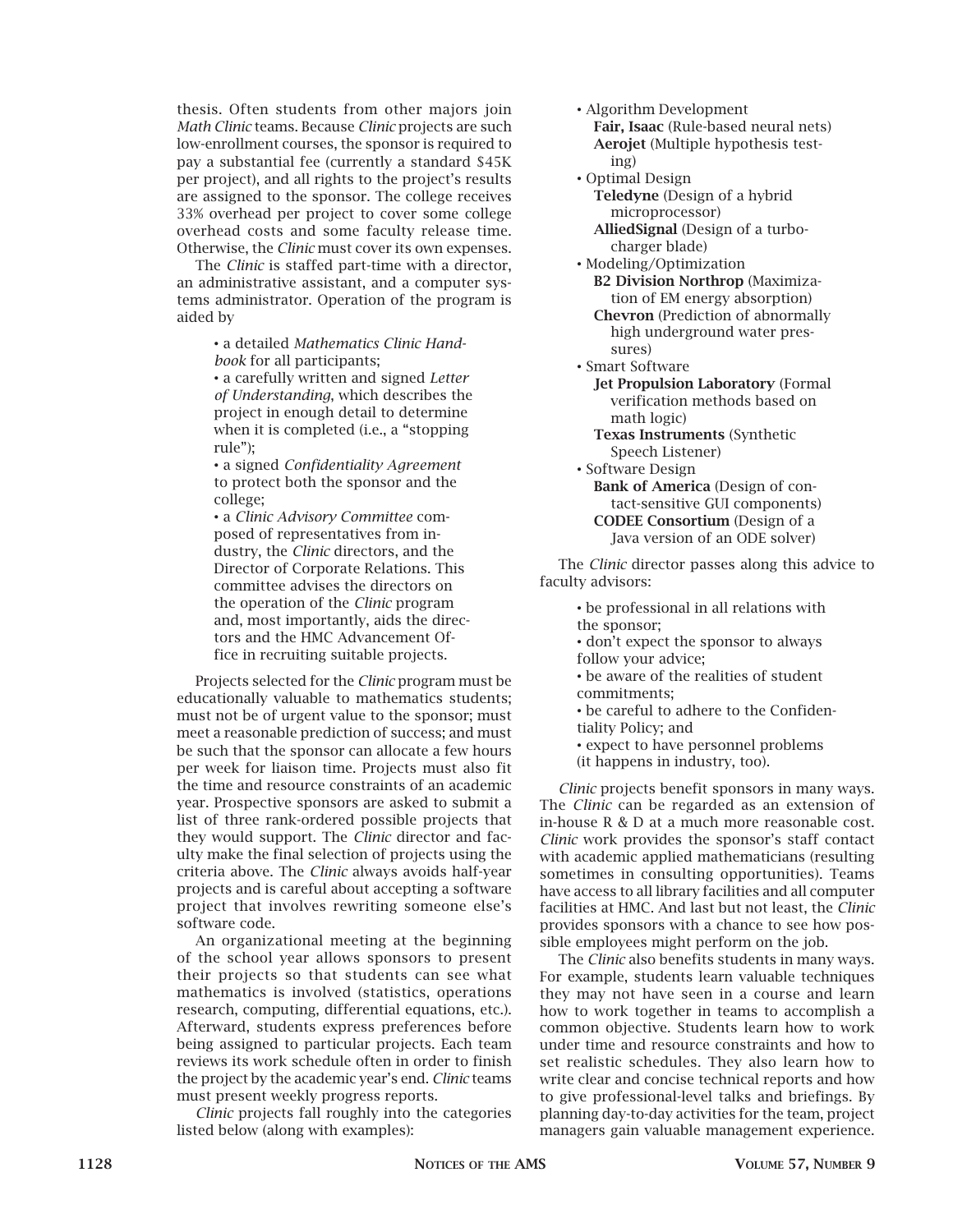Students often receive job offers from the sponsor at the project's conclusion.

The academic year ends with all the forty or so Mathematics and Engineering Clinics projects presenting their results at a professional-level meeting called Projects Day. Projects Day attracts some 400 people and presents a great opportunity to recruit projects for the following year.

To create a viable *Clinic* program, these questions must be answered:

• What makes a good *Clinic* project?

- How well can undergrads handle
- open-ended projects?
- What exactly is the role of the fac-
- ulty advisor?
- How are faculty advisors recruited?
- How are sponsors recruited?

Several indicators show that HMC has successfully answered these questions: To date (1973 –2010), the HMC *Mathematics Clinic* has had 130 projects from 58 sponsors involving 553 students. A large number of sponsors return year after year, and the Math Clinic has inspired other institutions to create similar programs, among them San Jose State University, the University of South Australia, and the Institute for Pure and Applied Mathematics (IPAM) at UCLA.

For detailed project abstracts and other information about the HMC *Math Clinic* program, visit <http://www.math.hmc.edu/clinic>. For further information contact the HMC *Math Clinic* director, Susan Martonosi, at martonosi@math.hmc.edu (or at CGU contact Ellis Cumberbatch at ellis. cumberbatch@cgu.edu). Institutions wanting to start a *Clinic* program are invited to contact either *Math Clinic* director for advice. Of course the best introduction is for an interested faculty member to go through a complete *Clinic* cycle while on sabbatical leave for a year!

### **Book Review**

*Reviewed by Olle Häggström*

# The Cult of Statistical **Significance**

#### **The Cult of Statistical Significance: How the Standard Error Costs Us Jobs, Justice, and Lives**  *S.T. Ziliak and D. McCloskey University of Michigan Press, 2008 US\$26.95, 352 pages ISBN-13: 978-0472050079*

There are excellent evolutionary reasons why we humans have far-reaching abilities to observe the world around us and to draw sensible conclusions about it. But evolution is very far from a perfect optimization algorithm, so it should come as no surprise that our cognitive capacities, too, are far from perfect. One example is our strong tendency to deduce patterns from meaningless noise. Another is our inclination toward overconfidence in our conclusions, as evidenced by studies showing how in certain kinds of situations we are wrong

about 40 percent of the time about conclusions we claim to be 98 percent sure about [AR].

The scientific method can be seen as an organized attempt to overcome such "bugs" in our search for accurate knowledge about the world around us. One ingredient, which during the course of the twentieth century has permeated all of science to the extent that it is nowadays recognized as indispensable, is mathematical statistics, which helps researchers distinguish between pattern and noise and to quantify how much confidence in our conclusions the data warrant.

There can hardly be any doubt that this development has been of immense benefit to science. All the more interesting, then, that two prominent economists, Stephen Ziliak and Deirdre McCloskey, claim in their recent book *The Cult of Statistical Significance* [ZM] that the reliance on statistical methods has gone too far and turned into a ritual and an obstacle to scientific progress.

A typical situation is the following. A scientist formulates a *null hypothesis*. By means of a *significance test*, she tries to falsify it. The analysis leads

*Olle Häggström is professor of mathematical statistics at Chalmers University of Technology in Gothenburg, Sweden. His email address is* olleh@chalmers.se.